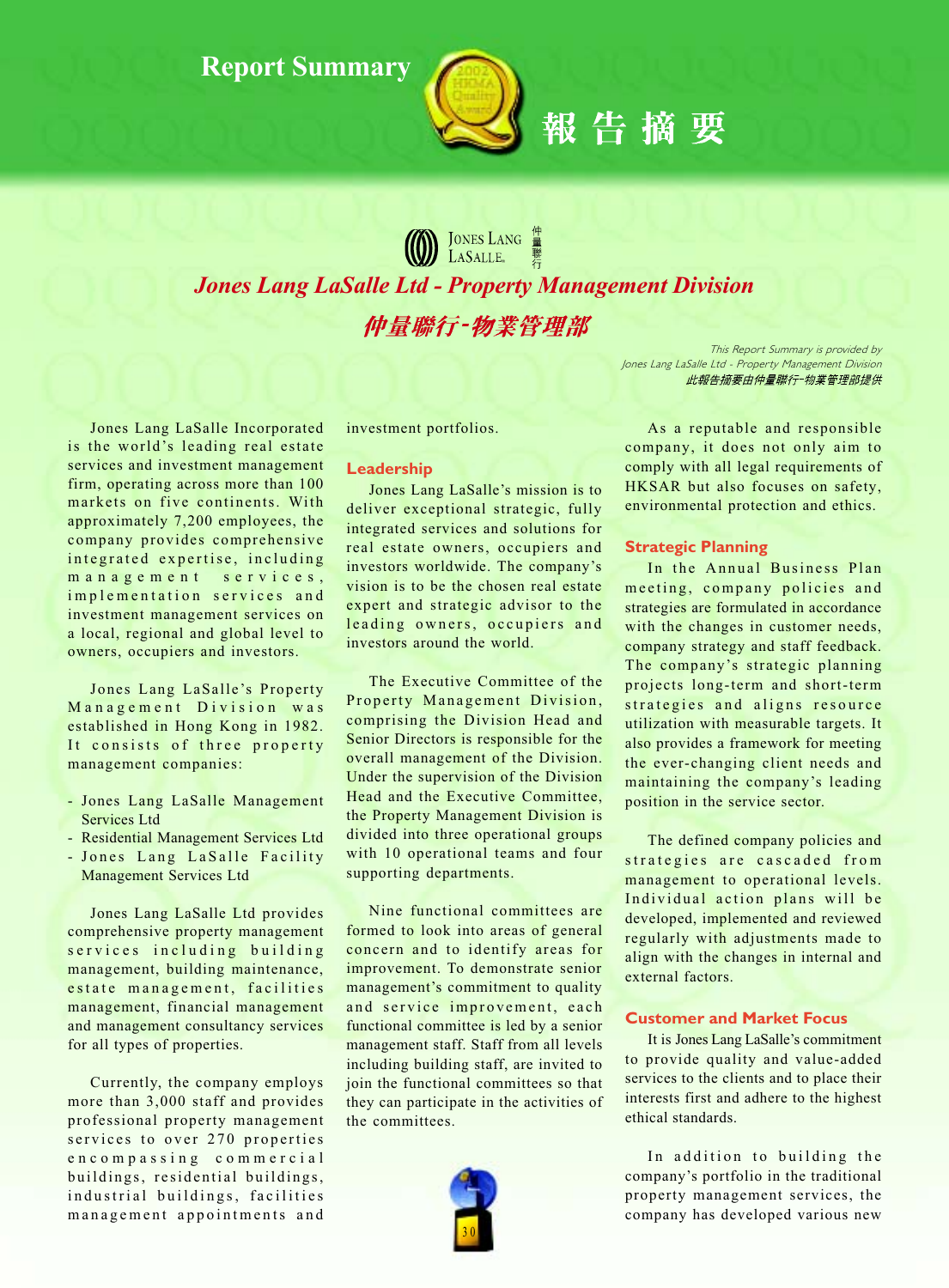

報告摘要

services such as facilities management, management consultancy services, assets management services and cost audit services to meet its clients' needs. The Company also provides a full range of services such as valuation, leasing, building consultancy, project management and sales and marketing services to the clients

To better understand its clients' needs, regular client and occupant surveys will be conducted, aimed at measuring the client and occupant satisfaction level. The data gathered from various sources will be used to identify areas for improvement.

# **Information and Analysis**

The collection and analysis of information serve as important benchmarks for continuous improvement so that the company can achieve total customer satisfaction and identify room for process improvement. Jones Lang LaSalle Ltd - Property Management Division has tailor-made its information systems to provide timely information for effective decision-making.

The Property Management Division is focused on retaining and sharing of best practices, knowledge and valuable experience within the company. It believes that effective knowledge management will help enhance the service quality and productivity in the future. The company has therefore

developed a local electronic library and a global intranet system called "Delphi" for sharing best practices around the world.

#### **Human Resource Focus**

Jones Lang LaSalle Ltd - Property Management Division realizes that staff is the most important asset of the company. It is the company's strategy to:

- Attract and retain the highest quality people
- Maintain a high level of job satisfaction
- Provide challenging assignments
- Maintain an open environment
- Share leadership and rewards

To achieve the above, the company has tailor-made the Human Resource system, covering work and job design, compensation and recognition, employee education, training and development, work environment design and employee satisfaction survey.

#### **Process Management**

Jones Lang LaSalle Ltd is an international real estate firm. It combines international best practices with local excellence to design and develop a tailormade process to provide distinctive services to the clients.

It is the company's strategy to use advanced technology to strengthen its



process and enhance client communication. The company sets up a 24-hour central customer services center in Hong Kong, which helps effectively in security monitoring and provisions of emergency support. It has developed a web based communication platform called "Mysmartmanager.com" to enhance the interaction with the clients and building occupants. The implementation of the E-tendering system and use of the PDA system in building operations further increase its productivity and reduce the process time.

With the assistance of the ISO 9000 quality management system, the daily operations are carried out in accordance with specified criteria and in a consistent manner. Jones Lang LaSalle Ltd-Property Managenent Division is the first property Management Company to be certified with ISO 9000 Quality system for its entire portfolio in Hong Kong.

Moreover, it is Jones Lang LaSalle's philosophy to treat its suppliers as partners. The company aims to develop and maintain a long-term partnership with its suppliers through the process of supplier pre-qualification, supplier selection and tendering, supplier performance monitoring and supplier management system.

### **Business Results**

With senior management's commitment and well-planned business strategy, Jones Lang LaSalle Ltd - Property Management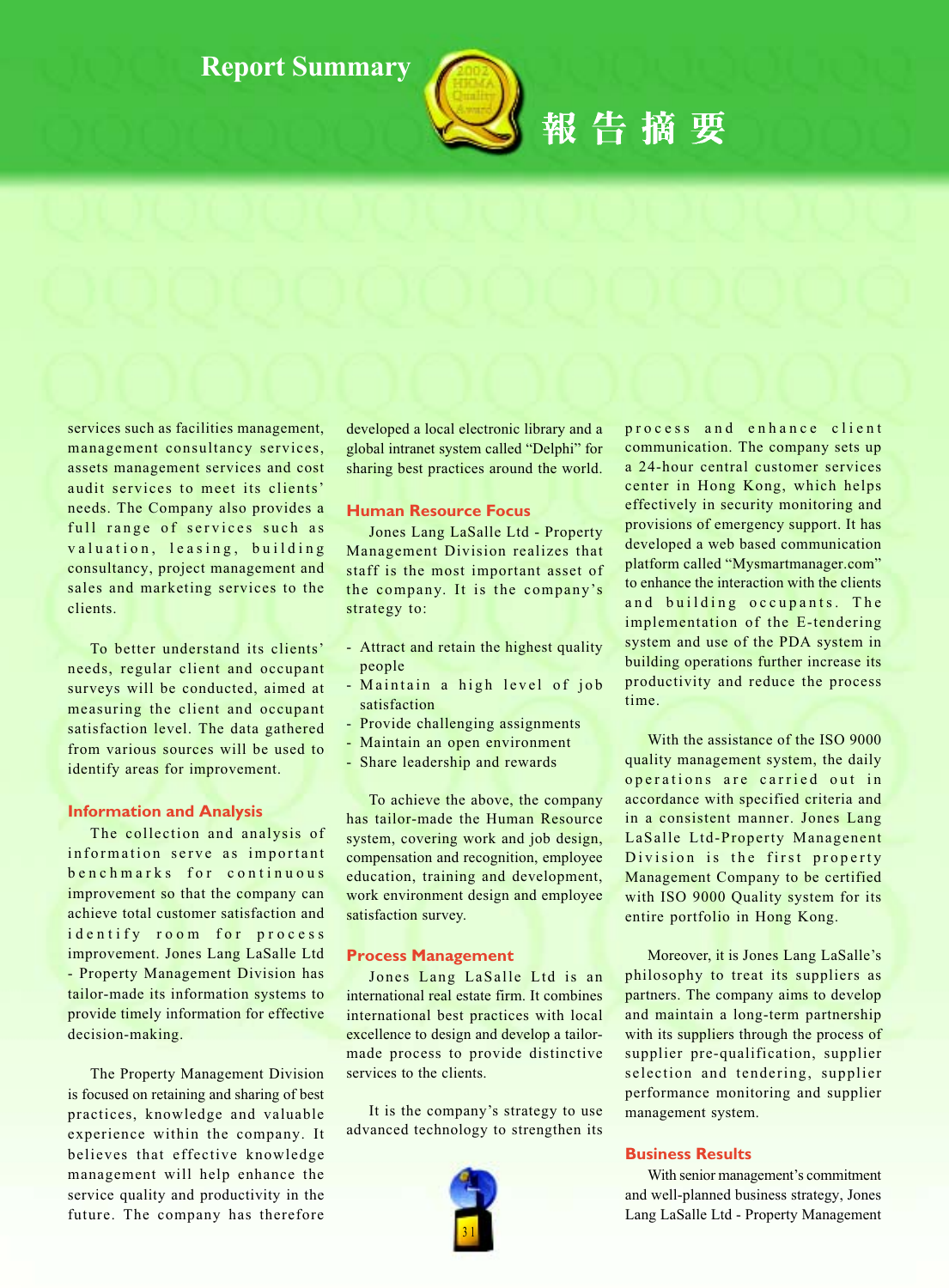

報告摘要

Division has achieved remarkable results in both the financial and non-financial areas in the past few years despite the general downturn of the Hong Kong economy.

The company's management portfolio size and portfolio numbers have been increasing at an average of 10% growth in the past three years.

Positive trends in several areas such as profit margin, customer satisfaction and employee satisfaction were also observed over the past three years.

#### **Conclusion**

It is the company's philosophy to provide a win-win situation for its clients, staff as well as its business

partners. The company will continue to monitor, review and improve its management framework to better serve its clients. The company will also seek opportunities to extend its services and introduce new. proactive and innovative services to meet the ever-changing client needs.

仲量聯行爲國際知名的房地產服務及 投資管理公司,業務遍及五大洲逾一百 個市場,僱用約7,200名員工,從本地、 區域以至全球的層面,為業主、租戶及 投資者提供廣泛完善的綜合服務,包括 管理服務、代理服務及投資管理服務。

仲量聯行物業管理部於一九八二年在 香港成立,由三間物業管理公司組成:

- 仲量聯行物業管理有限公司;

- 惠信物業管理有限公司;及
- 仲量聯行設施管理有限公司

仲量聯行提供全面性的物業管理服 務,包括大廈管理、大廈維修、屋苑 管理、設施管理、財務管理及管理顧 問服務。

目前,公司僱用逾三千名員工,管理 超過二百七十項物業,包括工業大廈, 住宅大廈, 商業大廈, 設施管理項目及 投資物業組合。

# 領導才能

仲量聯行肩負使命,為世界各地的房 地產業主、租戶及投資者,提供別具策 略性及廣泛周全的服務及建議。志願成 爲全球各主要業主、租戶及投資者首選 的房地產專家及策略顧問。

物業管理部「行政委員會」由部門主管 及高級董事組成,負責物業管理部的整 體運作及管理。在物業管理部主管及 「行政委員會」領導下,物業管理部再分 為三個運作小組、十個運作小隊及四個 支援部門。

為了進一步提升服務質素,物業管理 部特別成立九個功能小組,分別由一位 高級管理人員領導及管理,以確保公司 對服務質素的承諾及保證。各階層的員 工包括大廈管理人員,均會被邀請參與 個別的功能小組及活動。

作為一間具信譽及負責可靠的公司, 仲量聯行不僅嚴格遵守香港特別行政區 的所有法例,同時,亦注重工業安全, 環境保護及道德操守。

#### 策略性計劃

在每一年的業務計劃會議中,管理層 會根據客戶的要求、公司的方向及員工 的意見,制訂公司的方針及策略,包括 擬定長遠及短期策略,以及善用資源以



達到既定的目標。此外,預先制訂策略 亦可提供作業準則,讓公司滿足客戶不 斷在變化的要求,穩佔房地產服務業的 領導地位。

已確定的方針及策略,將會從管理層 分配至前線執行,隨後再因應需要制訂 及推行個別的工作方案,定期作出檢 討,因應外界及內部因素的變動作出調 整及修正。

#### 客戸及市場焦點

物業管理部承諾為客戶提供優質的增 值服務,以客戶的利益爲依歸,嚴格遵 守道德操守。

除了傳統的物業管理服務外,公司積 極拓展多元化的創新服務,如設施管 理、管理顧問、資產管理及運作成本審 核服務,迎合不同客戶的需要。此外, 公司亦致力提供全方位的房地產服務, 包括物業估值、租賃代理、建築顧問、 項目管理、銷售代理、市場推廣及市場 研究服務。

為深入了解客戶實際需要,公司會定 期進行客戶及用戶意見調查。根據搜集 所得資料,可確認有待改善之處,從而 提升服務質素。